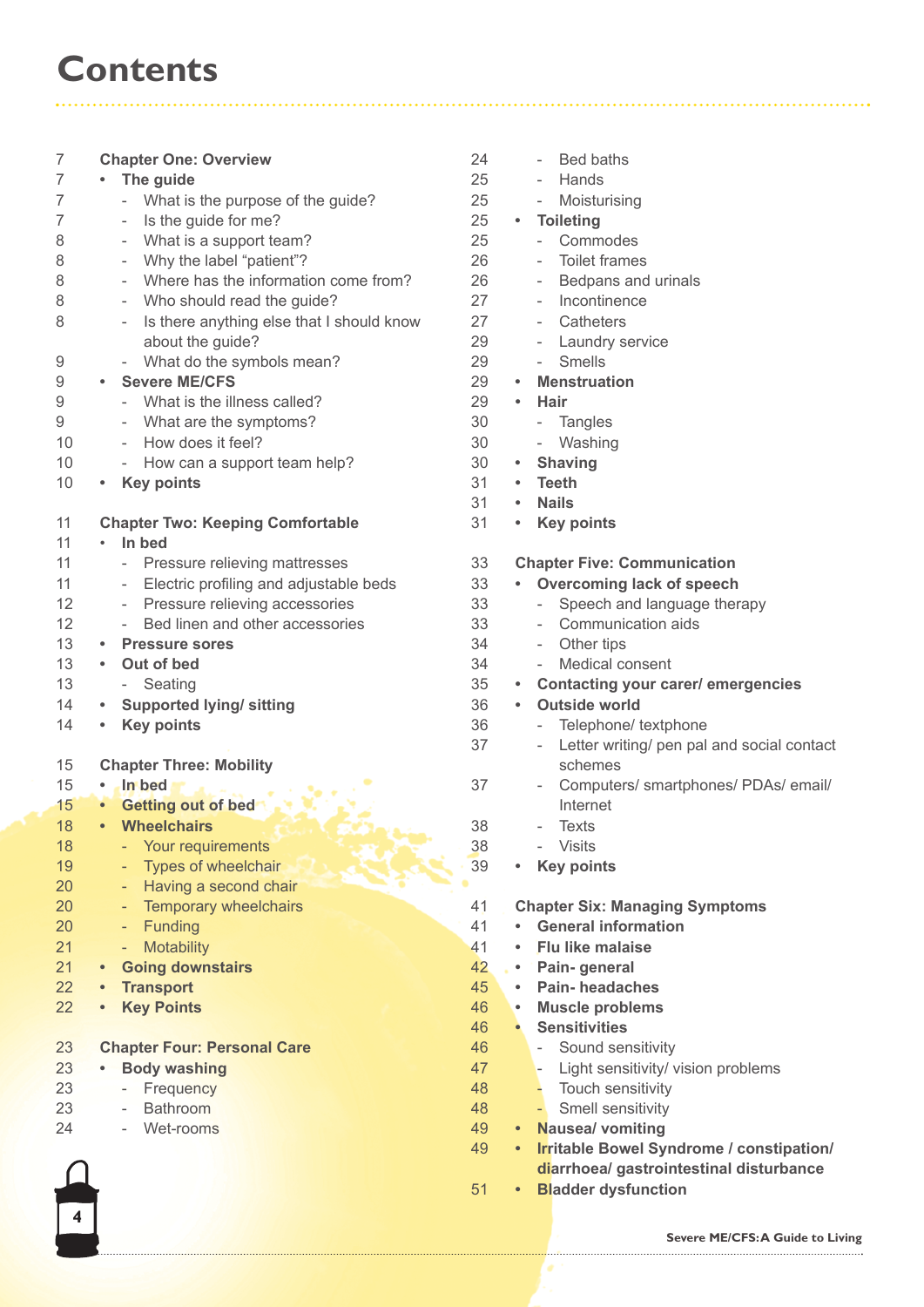## **Contents**

| 51 | Hallucinations/confusion/memory "loss"<br>$\bullet$   | 72 | If you are not happy<br>$\bullet$                         |
|----|-------------------------------------------------------|----|-----------------------------------------------------------|
| 52 | <b>Brainfog/ racing brain</b><br>$\bullet$            | 72 | - When you're in hospital                                 |
| 53 | Paralysis/ numbness/ strange sensations/<br>$\bullet$ | 72 | Once you've left hospital<br>$\overline{\phantom{a}}$     |
|    | blackouts/fits                                        | 72 | A note on care homes<br>$\bullet$                         |
| 53 | <b>Sleep disturbance</b><br>$\bullet$                 | 73 | <b>Key points</b><br>$\bullet$                            |
| 54 | <b>Temperature control</b><br>$\bullet$               |    |                                                           |
| 55 | <b>Sensory storms</b><br>$\bullet$                    | 75 | <b>Chapter Nine: Working with Profe</b>                   |
| 55 | <b>Breathing difficulties</b><br>$\bullet$            | 75 | <b>Finding professional help</b>                          |
| 55 | Difficulties with menstrual cycle<br>$\bullet$        | 76 | Which professionals should fo<br>٠                        |
| 56 | <b>Complications</b><br>$\bullet$                     |    | team?                                                     |
| 56 | <b>Medicines</b><br>$\bullet$                         | 76 | How often should I see the me                             |
| 57 | <b>Key points</b><br>$\bullet$                        |    | team?                                                     |
|    |                                                       | 76 | <b>Making a plan</b><br>۰                                 |
| 59 | <b>Chapter Seven: Nutrition and Fluids</b>            | 77 | <b>Consultations</b><br>$\bullet$                         |
| 59 | <b>Fluids and dehydration</b><br>$\bullet$            | 77 | <b>Daily evaluation</b><br>$\bullet$                      |
| 60 | <b>Calories</b><br>$\bullet$                          | 77 | Welfare<br>$\bullet$                                      |
| 61 | <b>Trying to lose weight</b><br>$\bullet$             | 78 | - Benefits                                                |
| 61 | Trying to gain/ maintain weight<br>$\bullet$          | 78 | NHS charging<br>$\overline{\phantom{a}}$                  |
| 62 | <b>Fortified drinks and foods</b><br>$\bullet$        | 78 | Debt/ financial worries                                   |
| 63 | <b>Nutrition</b><br>$\bullet$                         | 79 | Occupational therapy<br>$\overline{\phantom{a}}$          |
| 64 | <b>Tube feeding</b><br>$\bullet$                      | 79 | VAT exemption<br>$\overline{\phantom{a}}$                 |
| 64 | Type of feeding tube<br>$\overline{\phantom{a}}$      | 79 | Housing adaptations/ mainter<br>$\overline{\phantom{a}}$  |
| 64 | NG tube pros<br>$\bullet$ .                           | 80 | Alternative housing                                       |
| 64 | NG tube cons<br>$\bullet$                             | 80 | Carers, social services and re                            |
| 64 | PEG tube pros<br>٠                                    | 82 | Care homes                                                |
| 64 | PEG tube cons<br>$\bullet$                            | 83 | Advocacy<br>$\overline{\phantom{a}}$                      |
| 65 | - Feeding tube tips                                   | 83 | Lasting Power of Attorney and<br>$\overline{\phantom{a}}$ |
| 65 | <b>NG tubes</b><br>$\bullet$                          |    | orders                                                    |
| 66 | PEG tubes<br>$\bullet$                                | 84 | Legal advice                                              |
| 66 | General                                               | 84 | - Children and young people                               |
| 67 | Reintroducing food following tube feeding             | 84 | Giving or refusing consent                                |
| 67 | <b>Further resources</b><br>$\bullet$                 | 85 | Alternative/complementary th<br>٠                         |
| 68 | <b>Key points</b>                                     | 86 | <b>Key points</b>                                         |
|    |                                                       |    |                                                           |
| 69 | <b>Chapter Eight: Hospital</b>                        | 87 | <b>Chapter Ten: Activity Managemer</b>                    |
| 69 | <b>Prevention</b>                                     | 87 | • Who is Activity Management fo                           |
| 69 | <b>Be prepared</b>                                    | 87 | <b>What is Activity Management?</b>                       |
| 69 | Children and young people                             | 87 | What is a baseline?<br>$\bullet$                          |
| 69 | A "health" book<br>$\overline{\phantom{a}}$           | 87 | <b>What is activity?</b><br>٠                             |
| 70 | Lists<br>$\overline{\phantom{0}}$                     | 88 | What is rest?                                             |
| 70 | Transport                                             | 88 | How much rest and activity sh<br>$\bullet$                |
| 70 | A side room                                           | 89 | • What is switching?                                      |
| 70 | Palliative care team                                  | 90 | How can I increase activity?                              |
| 70 | Aftercare/ intermediate care                          | 90 | <b>Should I have goals?</b><br>$\bullet$                  |
| 71 | Things to remember<br>$\bullet$                       | 91 | • What should I do if I have a set                        |
| 71 | Support<br>$\sim$                                     | 91 | • What should I do if I reach a pl                        |
| 71 | Personal survival kit                                 | 92 | • Who can help me with Activity                           |
| 71 | <b>Medications</b><br>$\overline{\phantom{a}}$        |    | <b>Management?</b>                                        |
| 71 | <b>Visitors</b><br>$\overline{\phantom{0}}$           | 92 | What other sources of help are                            |
| 71 | Pacing<br>$\qquad \qquad -$                           |    |                                                           |
| 71 | Take advantage<br>$\overline{\phantom{a}}$            |    |                                                           |
| 72 | Dealing with hospital staff<br>$ \,$                  |    |                                                           |

are not happy hen you're in hospital nce you've left hospital 72 **• A note on care homes** 73 **• Key points Nine: Working with Professionals** 75 **• Finding professional help** 76 **• Which professionals should form my care** 76 **• How often should I see the members of my** 76 **• Making a plan** 77 **• Consultations** 77 **• Daily evaluation** 77 **• Welfare** enefits HS charging ebt/ financial worries ccupational therapy **T** exemption ousing adaptations/ maintenance ternative housing arers, social services and respite care are homes dvocacy asting Power of Attorney and welfare ders egal advice hildren and young people Giving or refusing consent 85 **• Alternative/ complementary therapies** 86 **• Key points Ten: Activity Management is Activity Management for? is Activity Management?**  $is a baseline?$ **is activity?** 88 **• What is rest?** 88 **• How much rest and activity should I have?**  $is$  switching? 90 **• How can I increase activity? d** I have goals? 91 **• What should I do if I have a setback?** 91 **• What should I do if I reach a plateau?**

92 **• What other sources of help are there?**

**5**